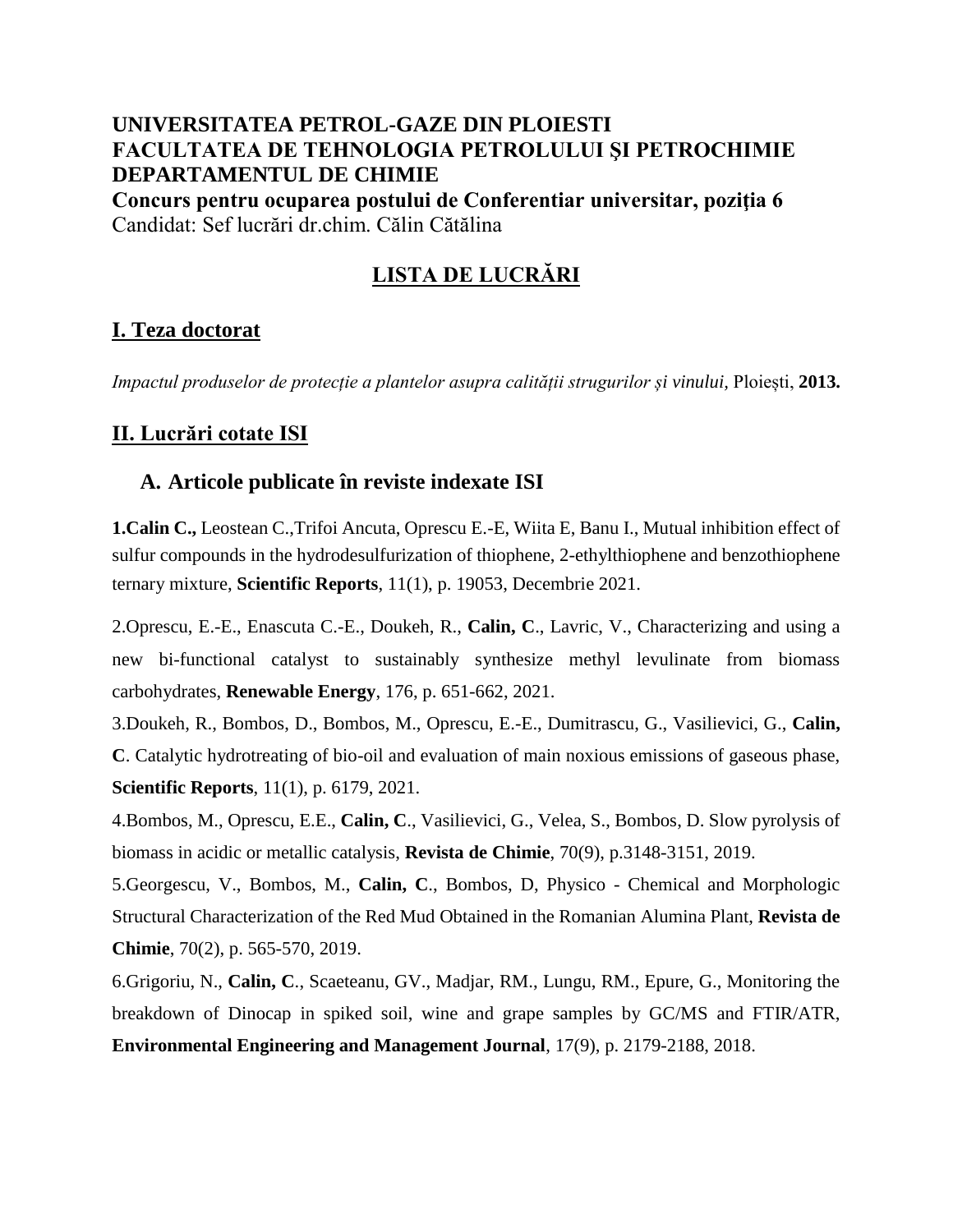7.Emanuela C.E., Stepan E., Bolocan I., Bombos D., **Calin C.**, Oprescu E.-E., Vasile L., Simultaneous production of oil enriched in ω-3 polyunsaturated fatty acids and biodiesel from fish wastes, **Waste Managemen**t, 75, p.205-214, 2018.

8.Ilie, L., Mihalache, M., Madjar, RM., **Calin, C**., Scaeteanu, GV., Effect of Sewage Sludge Amended Soil on Maize Crop I. Influence on yield and mineral nutrition, **Revista de Chimie,** 69(3), p. 561-566, 2018.

9.Radu, E., Oprescu, E.-E., Enascuta, C.E., **Calin, C.**, Stoica, R., Scaeteanu, G.V., Vasilievici, G., Capra, L., Ivan, G., Ion, A.C., Kinetic adsorption of humic acids mixture obtained from microalgae on exfoliated graphite nanoplatelets, **Revista de Chimie**, 69(1), p. 191-195, 2018,

**10.Calin, C**., Scaeteanu, GV., Madjar, RM., Cangea, O., Influence of Applied Phytosanitary Treatments and Climatic Crop Year on Zinc Content in Wines from Tohani Vineyard, **Revista de Chimie**, 68(9), p. 2092-2097, 2017.

11.Neagu, M., Popovici, DR., Vijan, LE., **Calin, C**., Adsorption of p-Cresol by Mesoporous Activated Carbon II. Mechanism studies and data modeling, **Revista de Chimie,** 68(3), p. 496- 499, 2017.

12.Neagu, M., Popovici, DR., Dusescu, CM., **Calin, C**., Adsorption of p-Cresol by Mesoporous Activated Carbon I. Kinetics studies and data modeling, **Revista de Chimie,** 68(1), p139-142, , 2017.

13.Scaeteanu, GV., Madjar, RM., **Calin, C.**, Peticila, AG., Pantea, O., Impact of Soil Properties on Variability of Iron Content in Wines from Tohani Vineyard, **Revista de Chimie,** 67(9), p. 1751- 1757, , 2016.

14.Mihai, O., **Calin, C**., Marinescu, C., Natu, N., Pantea, O., Matei, D., The Adsorption Study of the Cyanides Using Solid Adsorbents, **Revista de Chimie,** 67(8), p. 1594-1598, 2016.

15.Cangea, O., **Calin, C.**, Popa, C., Pantea, O., Radu, E ., Estimating the Selectivity Coefficient of Cl-ISE using Polynomial Regression, **Revista de Chimie,** 67(8), p. 1613-1617, 2016.

16.Bondarev, A., Pantea, O., Mihai, S., **Calin, C**., Gheorghe, CG., Removal of Cadmium from Aqueous Solutions Using Low Cost Sorbents, **Revista de Chimie,** 67(4), p. 728-733, 2016.

17.Radu E., Stoica, R., **Calin, C**., Oprescu E-.E., Bolocan, I., Ion, I., Ion, C.A, Validation of a RP-HPLC-UV method for the determination of bisphenol a at low levels in natural mineral water, **Revista de Chimie,** 67(2), p. 236-240, 2016.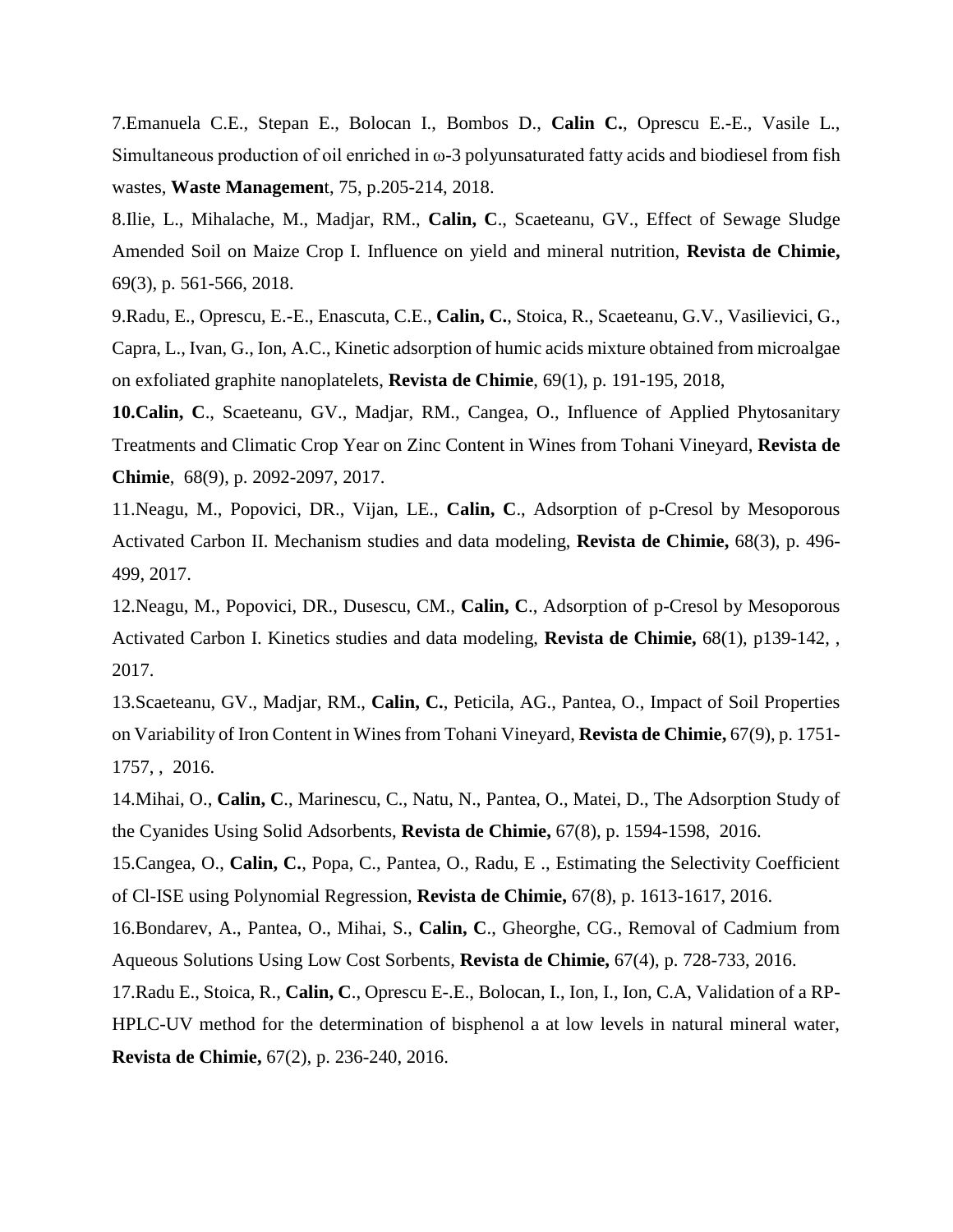18.Peticila, AG., Madjar, R., Scaeteanu, GV., **Calin, C.**, Rooting Evaluation for Green Cuttings at Actinidia Sp under Rhizogene Hormonal Treatments, **ROMANIAN BIOTECHNOLOGICAL LETTERS**, 21(1), p. 11160-11165, 2016.

19.Nicolescu, F., Lupu, F., Pantea, O., Gheorghe, CG., Bondarev, A., **Calin, C**., Toxicity Study of Benzene, Toluene and Xylene (BTX) at Exposure on Some Experimental Groups, **Revista de Chimie,** 66(8), p. 1181-1183, 2015.

20.Mihalache, M., Ilie, L., Madjar, RM., **Calin, C.**, Scaeteanu, GV., .Effect of Sewage Sludge Amended Soil on Mineral Nutrition and Metal Accumulation on Sunflower Crop, **Revista de Chimie,** 66(7), p. 951-957, 2015.

21.Stancu, A., **Calin, C.**, Pantea, O., Ene, C., Identification of Correlations Between Chemical Substances and Sensory Characteristics of Feteasca Alba via Bravais-Pearson Coefficient, **Revista de Chimie,** 66(6), p. 778-783, 2015.

22.Grigore, E., Pantea, O., Bombos, D., **Calin, C.**, Bondarev, A., Gheorghe, C., Effect of Inhibitors based Amine Derivates on Some Carbon Steel Corrosion, **Revista de Chimie,** 66(5), p. 685-690, 2015.

23.Ilie, L., Scaeteanu, GV., Mihalache, M., Madjar, RM., **Calin, C.**, Assessment of Metal Contents in Soil after Sewage Sludge Treatments Associated or not with Mineral Fertilization, **Revista de Chimie,** 65(12), p. 1485-1489, 2014.

24.Madjar, RM., Scaeteanu, GV., Mihalache, M., **Calin, C**., Dan, VS., Peticila, A., Nutrition Intensity in Ternary Diagrams Interpretation for Some Ornamental Species Cultivated on Organic Substrate with Increased Biological Activity, **NOTULAE BOTANICAE HORTI AGROBOTANICI CLUJ-NAPOCA,** 42(2), p. 573-578, 2014.

**25.Calin, C**., Scaeteanu, G., Pantea, O., Ilie, L., Bondarev, A., Mihai, S., .Influence of Dithiocarbamates used for Phytosanitary Treatments on the Microelement Contents from Vineyard Soil in Tohani Region of Romania, **Revista de Chimie,** 65(4), p. 497-501, 2014.

26.Lupu, F., Gheorghe, CG., Pantea, O., **Calin, C.**, Biotreatment of the Oil Pollutants, **Revista de Chimie,** 64(2), p.210-212, 2013.

**27.Calin, C**., Scaeteanu, G., Pele, M., Ilie, L., Pantea, O., Bombos, D., Assessment of Copper Content in Wines from Tohani-Dealu Mare by Flame Atomic Absorption Spectrometry, **Revista de Chimie**, 63(10), p. 1062-1064, 2012.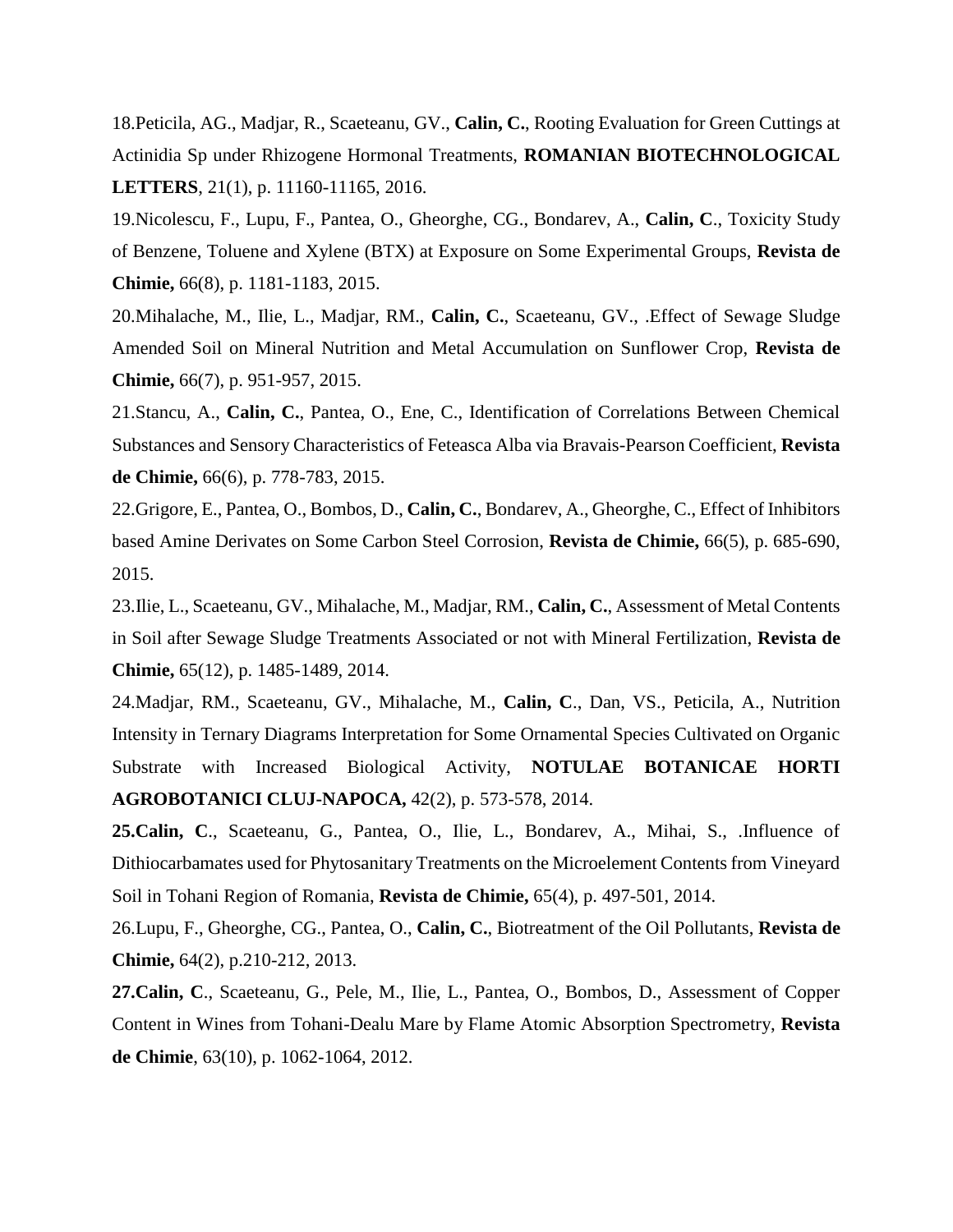**28.Calin, C.**, Vasile, G., Bombos, D., Pele, M., Lupu, F., Modification of Macronutrients and Copper Content from Soil Before and After P Phytosanitary Treatments in Vineyard from Tohani-Dealu Mare, **Revista de Chimie** 62(10), p. 1042-1045, 2011.

#### **B. Articole publicate la conferințe indexate ISI/BDI**

**1.** Oprescu, E.-E., Enascuta, C.E., Vasilievici, G., **Calin, C**., Popa, C., Lavric, V., Conversion of biomass under heterogeneous catalyst into levulinic esters (**Conference Paper**), International Multidisciplinary Scientific GeoConference Surveying Geology and Mining Ecology Management, SGEM, Albena; Bulgaria, Volume 19, Issue 4.1, Pages 107-114; **2019**;

### **III. Participare la conferinţe naţionale şi internaţionale**

### *A. Lucrări prezentate sub formă de poster (publicate sub formă de rezumat)*

1.Bombos M., Bombos D., Valea S., Vasilievici G., Enascuta C.-E., Calin C., Oprescu E.-E., Catalytic pyrolysis of biogas digestate, ECCE12 & ECAB5 Congress, 15-18 september, Florence, Italy, **2019**;

2. Bombos Dorin, Calin Catalina, Velea Sanda, Bombos Mihaela, Enascuta Cristina-Emanuela, Vasilievici Gabriel, Oprescu Elena-Emilia, "Stabilization of the biogas digestate suspension for optimal processing", Simpozionul International, PRIOCHEM XIV, 10-12.10.**2018**, Bucuresti, Romania;

**3**. Oprescu E.-E., Calin C., Bombos M., Vasilievici G., Enascuta C.E., Velea S., Bombos D., "The pyrolysis of biogas digestate in order to obtain biochar and biofuel", 7Th EuCheMS Chemistry Congress, 26-30.08.**2018**, Liverpool, United Kingdom;

**4**. G.Vasile Scăețeanu, R.M.Madjar and **C.Călin,** Metal levels in wine between toxicity and

beneficial effects on human health, International Conference on New Research in Agri-food and Tourism BIOATLAS **2014**, Brasov-Romania;

**5.** R.M.Madjar, G.Vasile Scaeteanu, **C.Calin**, *Perspective on human exposure to pesticides and their metabolites in different media,* International Conference on New Research in Agri-food and Tourism BIOATLAS **2014**, Brasov-Romania;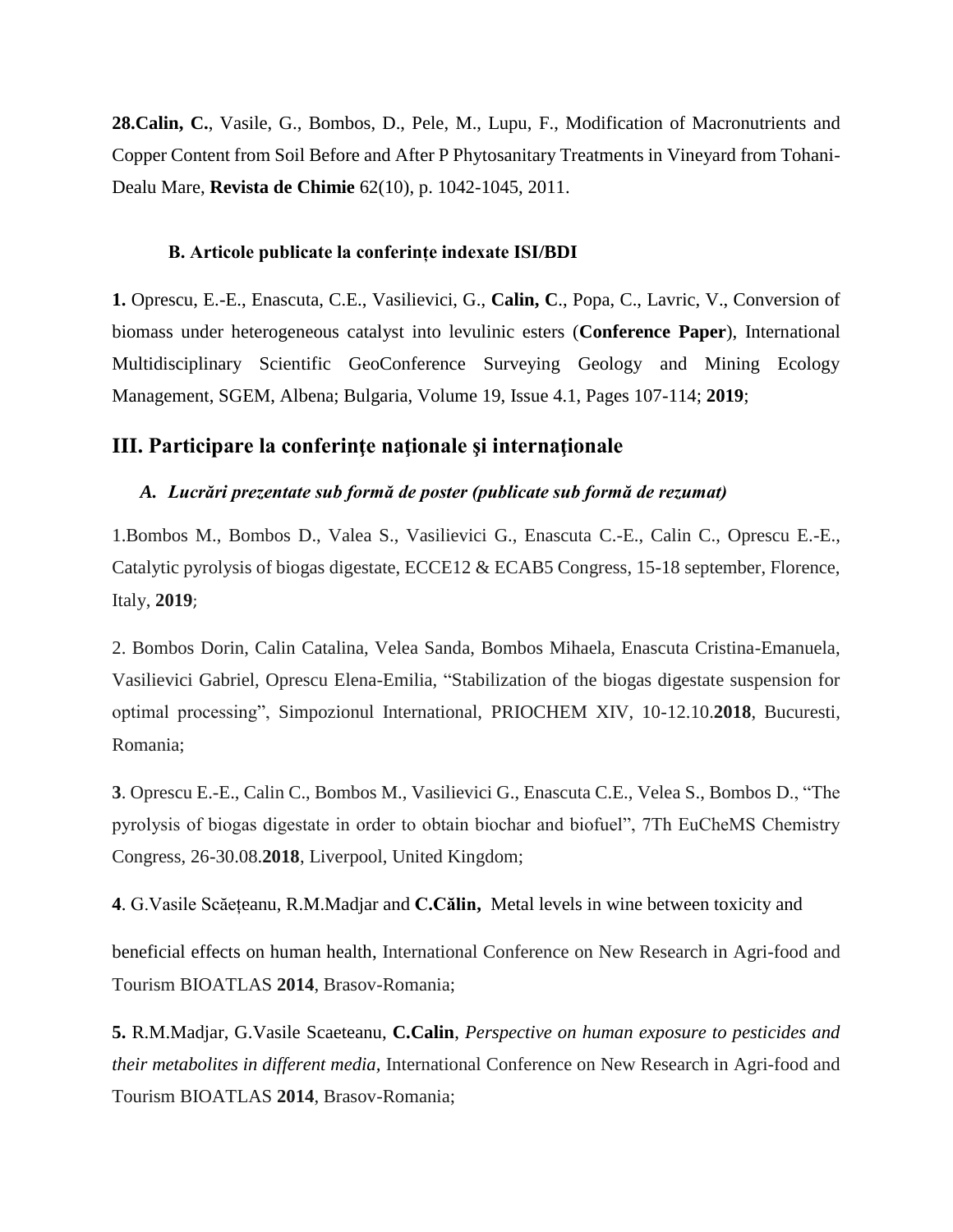**6**. *Elena Grigore, Octav Pântea, Dorin Bomboş and* **Catalina Călin,** *Corrosion and corrosion control of OL37 steel in Cl-and S2- solutions by different corrosion inhibitors,*International Conference of Physical Chemistry ROMPHYSCHEM 15, September 11-13, **2013**, Bucharest-Romania;

**7.** S.Mihai, O.Pantea, A.Bondarev, **Cătălina Călin**, *Synthesis of gold nanoparticles using Schiff base,* **Nanobelgrade Conference** , 26-28 sept., Belgrade, Serbia, **2012;**

**8.** G.Scăeţeanu, **Cătălina Călin**, L. Ilie, M. Pele, O. Pântea, M*anganese content in wine samples from Tohani-Dealu Mare,* International Conference on New Research in Agri-food and Tourism BIOATLAS **2012**, Brasov-Romania

**9. Cătălina Călin**, G. Vasile, O.Pantea, A. Bondarev, S. Mihai, *The influence of dithiocarbamates used for phytosanitary treatments of vineyard on the microelements contents from soil*, 15th International Biodeterioration & Biodegradation Symposium, September 19 – 24, Viena, Austria, **2011**.

**10. Cătălina Călin,** G. Vasile, O. Pântea, M. Pele, M. Artimon, *The variation of microelements*  content from soil influenced by phytosanitary treatments applied to vineyard, 2<sup>nd</sup> edition of International Conference **"Science and Technology in the Context of Sustainable Development"**, Petroleum-Gas University of Ploieşti, November 4 -5, **2010**

**11.** C. Ciuculescu, G. Epure, P. Pușcasu, O. Oprisor, M. Potorac, **Cătălina Călin**, *Metoda de separare şi identificare a benzilatului de chinuclidinil prin HPLC cu detecţie UV-VIS,* a XXX-a Sesiune de Comunicări Științifice a agenției de Cercetare pentru Tehnica și Tehnologii Militare, Bucureşti, **1998;**

*B. Lucrări prezentate sub formă de poster şi publicate in extenso în volumele conferinţelor (B+)*

1. D. Bombos, **C. Calin**, S. Velea, M. Bombos, R. Doukeh, G. Vasilievici, E.-E. Oprescu, Bio-Fluxing Agent for Bitumen Road Based on Pyrolysis Bio-Oil, Proceedings **2019**, 29, 108; doi:10.3390/proceedings2019029108;

2.Oprescu E.-E.,C. E. Enascuta, Stepan E., E. Radu, **C. Calin**, Radu A., Vasile Scaeteanu G., Madjar R. M., "The importance of humic substances in agricultural systems",

International Conference AGRI-FOOD **2017** "AGRICULTURE AND FOOD FOR THE XXI CENTURY", p.110-117 ;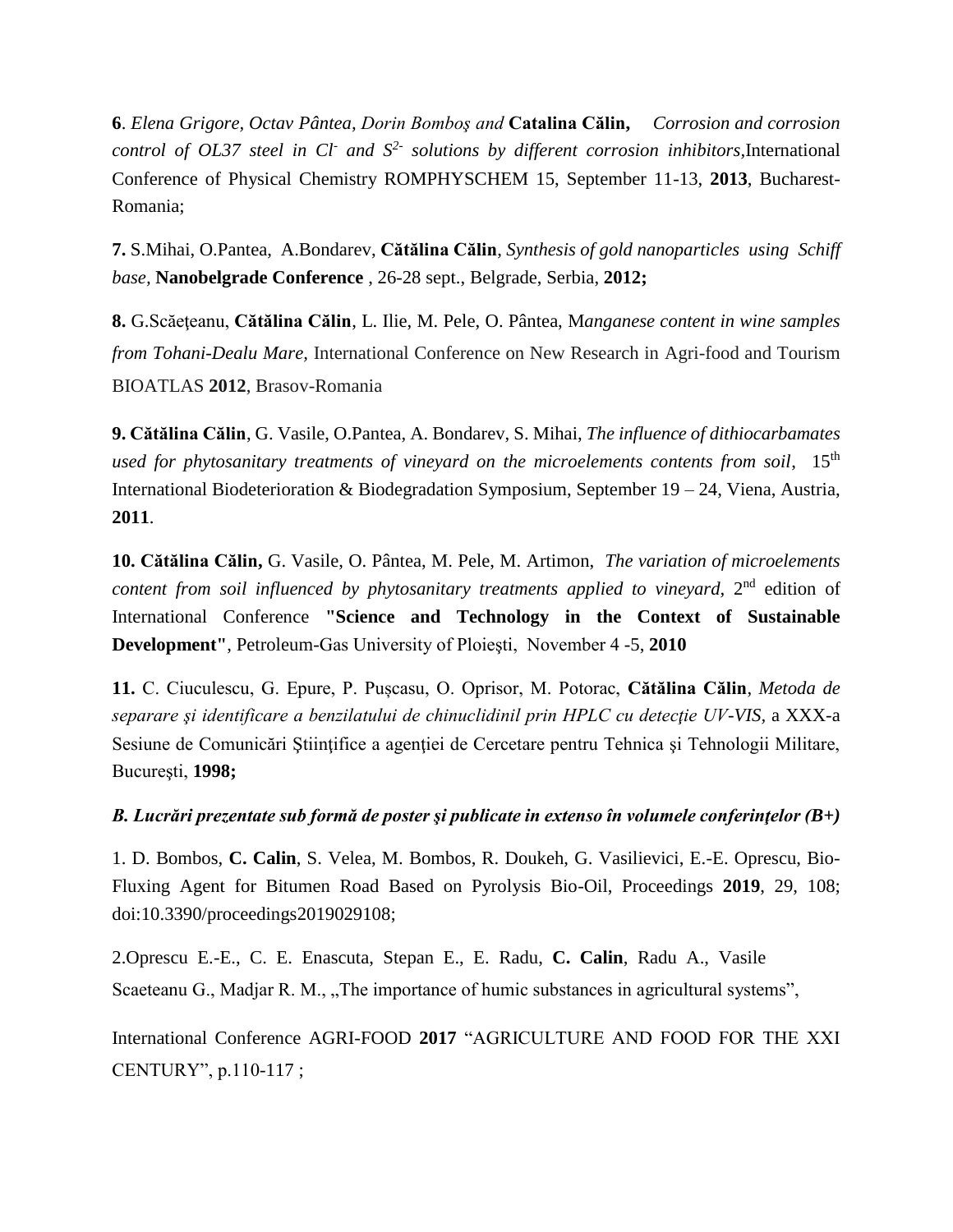**3.** R.M.Madjar, G.Vasile Scaeteanu, **C.Calin**, *Perspective on human exposure to pesticides and their metabolites in different media, Journal of EcoAgriTourism* vol.10, nr.1(28), p.118, **2014,** ISSN 1844-8577, cotat B (cod CNCSIS 910), indexat în Cab Abtracts, Global Health.

**4**. G.Vasile Scăețeanu, R.M.Madjar and **C.Călin,** *Metal levels in wine between toxicity and*

*beneficial effects on human health*, *Journal of EcoAgriTourism*, vol.10, nr.1(28), p.109, **2014,** ISSN 1844-8577, cotat B (cod CNCSIS 910), indexat în Cab Abtracts, Global Health.

**5.** G.Scăeţeanu, **Cătălina Călin**, L. Ilie, M. Pele, O. Pântea, M*anganese content in wine samples from Tohani-Dealu Mare, Journal of EcoAgriTourism- Bulletin of Agri-Ecology, Agri-Food, Bioengineering and Agriturism*, 8, 1(24), p.227, **2012;**

### **C.** *Lucrări sub formă de prezentari orale (publicate sub formă de rezumat)*

*1.* The study of extracted humic matter from biomass, Oprescu Elena-Emilia, **Călin Cătălina**, Cristea Steliana, Mihai Oana, 2<sup>nd</sup> International Colloquium Energy and Environmental Protection 9-11 November **2016**, Ploiești-România;

*2.* An overview of copper accumulation in vineyard soils and wine, **Călin Cătălina**, Madjar Roxana Maria, Scăețeanu Vasile Gina, Oprescu Emilia-Elena, 2<sup>nd</sup> International Colloquium Energy and Environmental Protection 9-11 November **2016**, Ploiești-România;

*3.* G. Vasile Scăețeanu, R. M. Madjar, **C. Călin**, A. Peticilă, *Good Agricultural Practices Minimize the Risks of Environmental Pollution*, 1<sup>st</sup> International Colloquium Energy and Environmental Protection 20-21 November **2014**, Ploiești-România;

4. E. Grigore, O. Pântea, **C. Călin**, S. Mihai, A. Bondarev*, Corrosion behaviour of OL37 in*  sulphurous wastewater, 1<sup>st</sup> International Colloquium Energy and Environmental Protection 20-21 November **2014**, Ploiești-România;

5. **C. Călin,** O. Pântea, G. Vasile Scăețeanu, R. M. Madjar, N. Grigoriu**,** *Environmental pollution associated with application of metal-based phytosanitary products,* 1 st International Colloquium Energy and Environmental Protection 20-21 November 2014, Ploiești-România;

6. E. Oprescu, D. Bomboş, S. Cristea, C. Călin, E. Stepan, I. Bolocan, *Glycerol acetal ester as*  biofuel additive, 1<sup>st</sup> International Colloquium Energy and Environmental Protection 20-21 November **2014**, Ploiești-România;